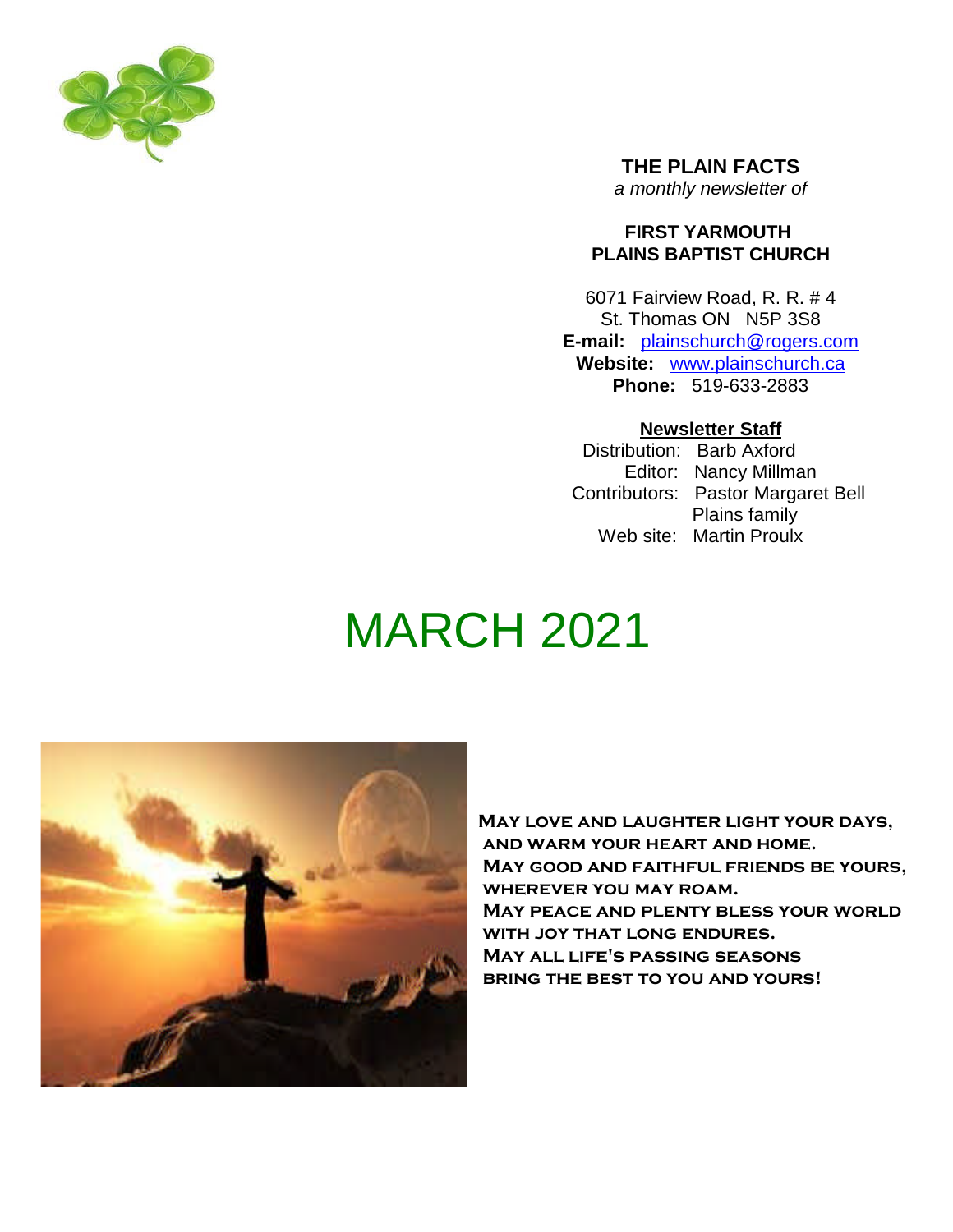

Cathy Tredenick Marilyn Cartwright Heather Crafts Cathy Smoke Dave & Janet Stewart Family of Ray Martin Milton Springer Bob Bell

Carol Maes Larry Mizon Carl & Leena Sibley George Eastbury Ashley & family **Mabel Somerville** Marilyn Smith **Marily** Jason & Michelle Carnegie Sally Paul **Phil Doyon** Rae Axford **Paul Access** Jenny and family Larry Seabrook Gerry Coull **Rona Wilson and family of her brother Pete Schellenberger** 

John 2: 13 - 22

**Sunday Scripture Readings March 07-Lent 3 March 14-Lent 4 March 21-Lent 5** Exodus 20: 1 - 17 John 3: 14 - 21 Jeremiah 31: 31 - 34 Psalm 19 Ephesians 2: 1 - 10 John 12: 20 - 33

*express permission to speak on their behalf.*

**March 28-Palm Sunday April 04-Easter Sunday** Mark 11: 1 - 11 Mark 16: 1 - 8 Psalm 118: 1-2; 1 9-29 1 Corinthians 15: 1 - 11

#### **In Sympathy**

The Plains Church family extend our sympathy to Vera Martin and the family of Ray Martin who passed away suddenly at his home in Sparta on February 5, 2021 in his 88th year. Beloved husband (65 years) and best friend of Vera (nee Smith) Martin and loved father of Donald (Dona), Jeffrey (Dana), Julie Gonser (Randy) and Jennifer Harrison (Tom), Ray was a very interesting and a very interested man. He will be missed. The service of Memorial and Thanksgiving was held at Williams Funeral Home on February 9 with Pastor Margaret officiating.

Our sympathy is extended to Rona Wilson and the family of Pete Schellenberger of Stratford. He was a loving husband, father, grandfather and dear brother. He will be missed. Pastor Margaret Bell





To those currently receiving the PLAIN FACTS NEWS LETTER by email on your phone, ipad, laptop, etc. but have no way to print a copy, a paper copy can be made available to you. A few paper copies will be left in the black mailbox by the front door of the church and hopefully, will be available by Saturday morning, March 06.

We realize that many folks had received their paper copy when attending church service on Sunday morning, and that that method has been temporarily removed because of the Covid-19 shut down. If you can arrange to pick up a copy for your neighbour(s), I am sure that would be appreciated.

#### **PRAYER CONCERNS** *To protect the privacy concerns of our families, friends, neighbours and church*

*family, it is requested that before names are submitted to the Pastor for prayer, or are put on the Plain Facts prayer list, permission be sought and granted from*

*the individuals to be named, or from family members who have been given*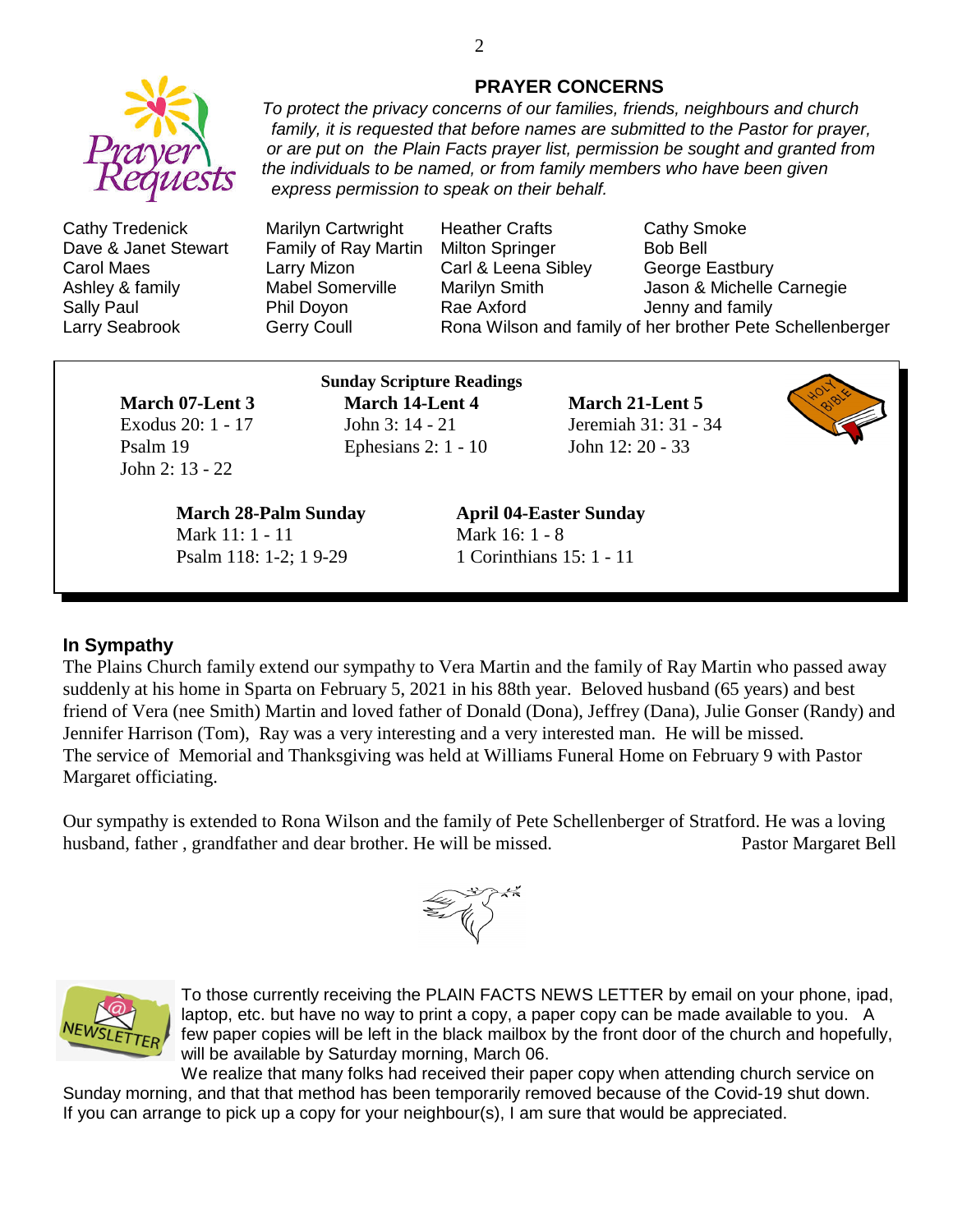**Mar 03 Wed 10:30-11:30 A.M. Weekly Lenten Group on Zoom**

**Mar 05 Fri World Day of Prayer-**Women's Inter-Church Council of Canada (WICC) has prepared a full-length World Day of Prayer video service. This video can be accessed by individuals as a YouTube video or be shared by Zoom to a group. The World Day of Prayer 2021 service video can be viewed by going to wicc.org and clicking on the One Hour Service Video box.

Also, the WDP service video will be shown on the Rogers Cable Community Channel on Friday, March 5th at 5:00 pm.

Donations given to WICC not only support the World Day of Prayer movement but provide generous grants that support social justice projects in Canada and the world. If anyone would like to make a donation they may do so by donating online at wicc.org or mailing a cheque to: WICC, 47 Queen's Park Cres E., Toronto, ON, M5S 2C3

#### **Mar 07 Sun Communion Sunday Mar 10 Wed 10:30-11:30 A.M. Weekly Lenten Group on Zoom**

# **Mar 14 Sun Daylight Saving time begins 2:00 P.M. A Good-bye and God Bless Drive-by Parade for Edith Norton.**

(see top of page 5)

The Plains family is invited to attend a drive-by parade at Plains Church to honor Edith Norton as she prepares for her move from our community to live nearer to her family.

March 14 marks the one year anniversary since our last Sunday Worship service before the pandemic lock-down. It also happens to be four days before Edith's 86th birthday!

Vehicles are asked to line up along Sparta Line and then enter the west entrance to the church parking lot. Edith will be greeting you as vehicles drive under the church canopy. Vehicles will then exit the lot unto Fairview Road.

If you choose to park your vehicle to have a brief outdoor visit with others, please park your vehicle 2 metres from other vehicles and away from the 'through-route' of the parade. Please maintain a distance of 2 metres from other people if you exit your vehicle and to be extra safe, please wear a face covering.

Bring face coverings if you plan to open your car windows or exit the vehicle for any reason.

Feel free to decorate your cars or bring cards for Edith. Let's give her a real Plains' send-off, along with all our love, prayers and best wishes for the future!

#### **Mar 17 Wed 10:30-11:30 A.M. Weekly Lenten Group on Zoom Mar 20 Sat SPRING BEGINS**

#### **Mar 24 Wed 10:30-11:30 A.M. Weekly Lenten Group on Zoom Mar 28 Sun Palm Sunday**

# **April 02 GOOD FRIDAY April 04 EASTER SUNDAY Communion Sunday**

The 2021 Special Easter Offering will be divided evenly between the Plains General Fund and CBOQ Missions unless otherwise designated by the giver. We are so grateful for your generous support and faithful stewardship of this ministry we do apart but together in the name of Jesus Christ.

What happened to the Easter Bunny when he misbehaved at school? He was eggspelled!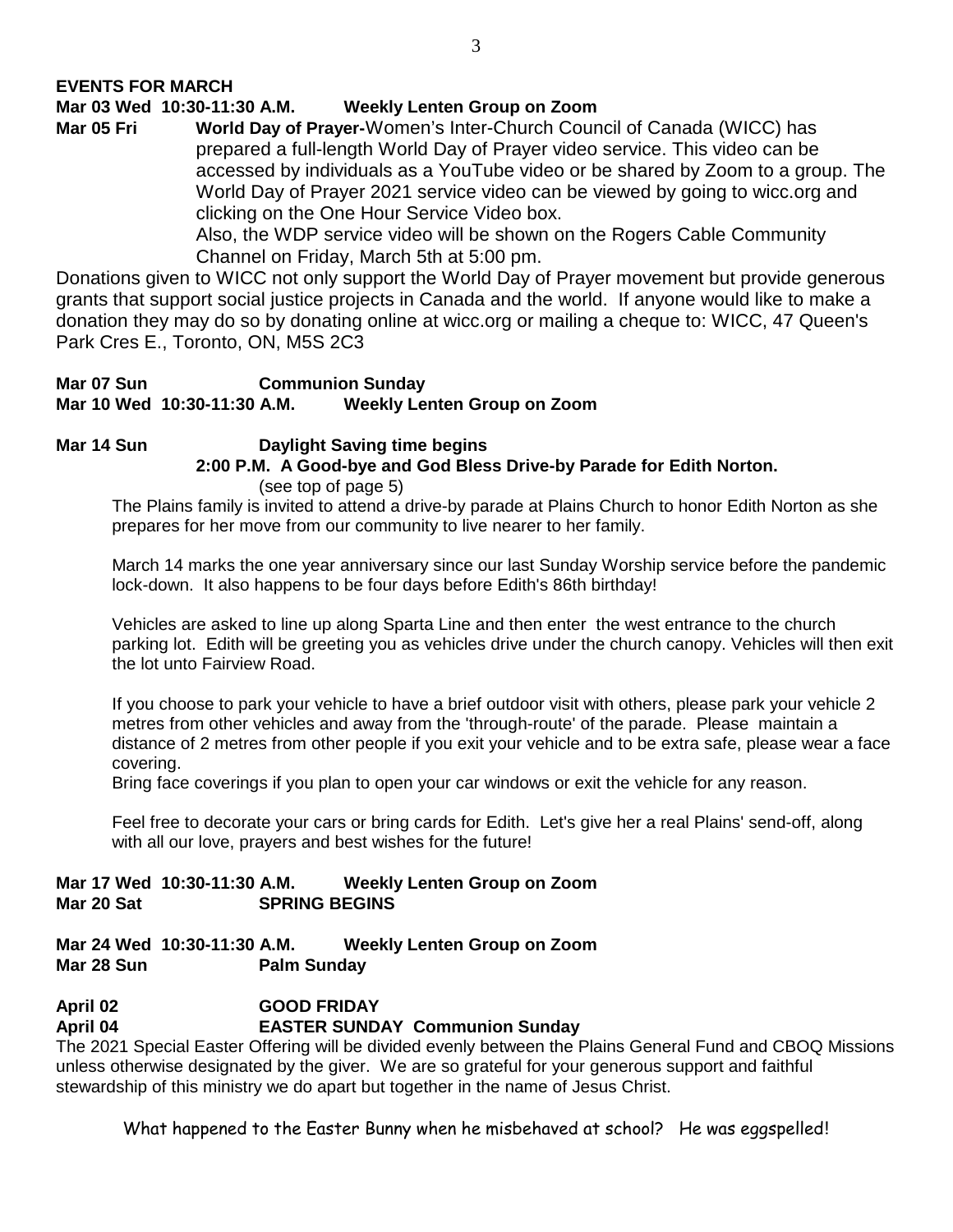# **Empowering Women & Their Familes** –**Tiny homes with a BIG vision** Submitted by Sherry Graham

**Everyday Sanctuary Homes, YWCA St. Thomas-Elgin and Doug Tarry Limited (DTL)** have come together as local St. Thomas-Elgin organizations to work collaboratively with shared interests related to affordable housing in St. Thomas. Project Tiny Hope's vision is that all members of the community have access to safe, affordable, clean, and sustainable housing. Tiny Hope seeks to develop this housing through a combination of building tiny homes and low rise apartment units while creating community and advancing public and private partnerships.

**The YWCA** has been operating in Elgin County since 1902. In 1928 the YWCA began construction of a



permanent home at the corner of Mary and Curtis Street and with the new building came the Women's Residence Program. The YWCA invests in community partnerships and innovative strategies to end youth and adult homelessness including the operation of 4 youth homes, 2 adult residences and providing all residents with intensive case management. As a leader in housing-based case management the YWCA has taken the lead role in the development and implementation of the St. Thomas-Elgin Youth Homelessness Protocol and is leading the way on

a community development project focused on ending women's homelessness.

**SANCTUARY HOMES** was established in 2014 by a group of concerned Elgin County citizens who were and remain interested in addressing issues of poverty, homelessness, and adequate housing. As a local, not for profit, faith-based group they strive to provide affordable, safe housing in a supportive community environment with appropriate community sanctuary homes

resources to improve and sustain the well being of marginalized populations.



**DOUG TARRY LIMITED (DTL)** has been providing housing to individuals and families in St. Thomas since 1954. **DTL** has spearheaded several philanthropic ventures in an effort to give back to the community and beyond such as the St. Thomas Elevated Park, The Angus McKenzie Trail and Project Hope which is highlighted in this video. **DTL** recognizes the state of urgency to provide residents of St. Thomas-Elgin area with

more affordable housing options. As a recognized leader in the building industry and a member of several provincial and national decision making tables **DTL** provides expertise, knowledge and innovation.**for more information** go to their web site at https://www.ywcaste.ca/project-tiny-hope/ Donations may be made by eTransfer- Use online banking and send an eTransfer to finance@ywcaste.ca By Phone-with Visa or Master Card (519) 631-9800 Donate -by credit card, cheque, debit, cash YWCA St. Thomas-Elgin 16 Mary Street West St. Thomas, ON N5P 2S3

# **A Campaign to Build a Hospice in Elgin County**

Our community is currently in the process of building a Hospice that will anchor palliative care services in the community. Hospice of Elgin will include a 10-bed residence providing 24-7 care, a palliative clinic, wellness center, grief and bereavement programs, and more. The Hospice is scheduled to open in 2022. Hospice of Elgin is committed to providing compassionate care and support to



palliative individuals, their family, and caregivers, both during the illness and after the loss of a loved one. Care is provided at no cost in our 10-suite residence, palliative care clinic, wellness centre, and in the community.

Hospice care is only possible thanks to the generous support we receive from donors and the community.

Elgin Residential Hospice (Hospice of Elgin) 613 Talbot Street, St. Thomas, ON N5P 1C6 519.631.7495 www.elginhospice.com

How many Easter eggs can you put in an empty basket?Only one—after that it's not empty anymore!

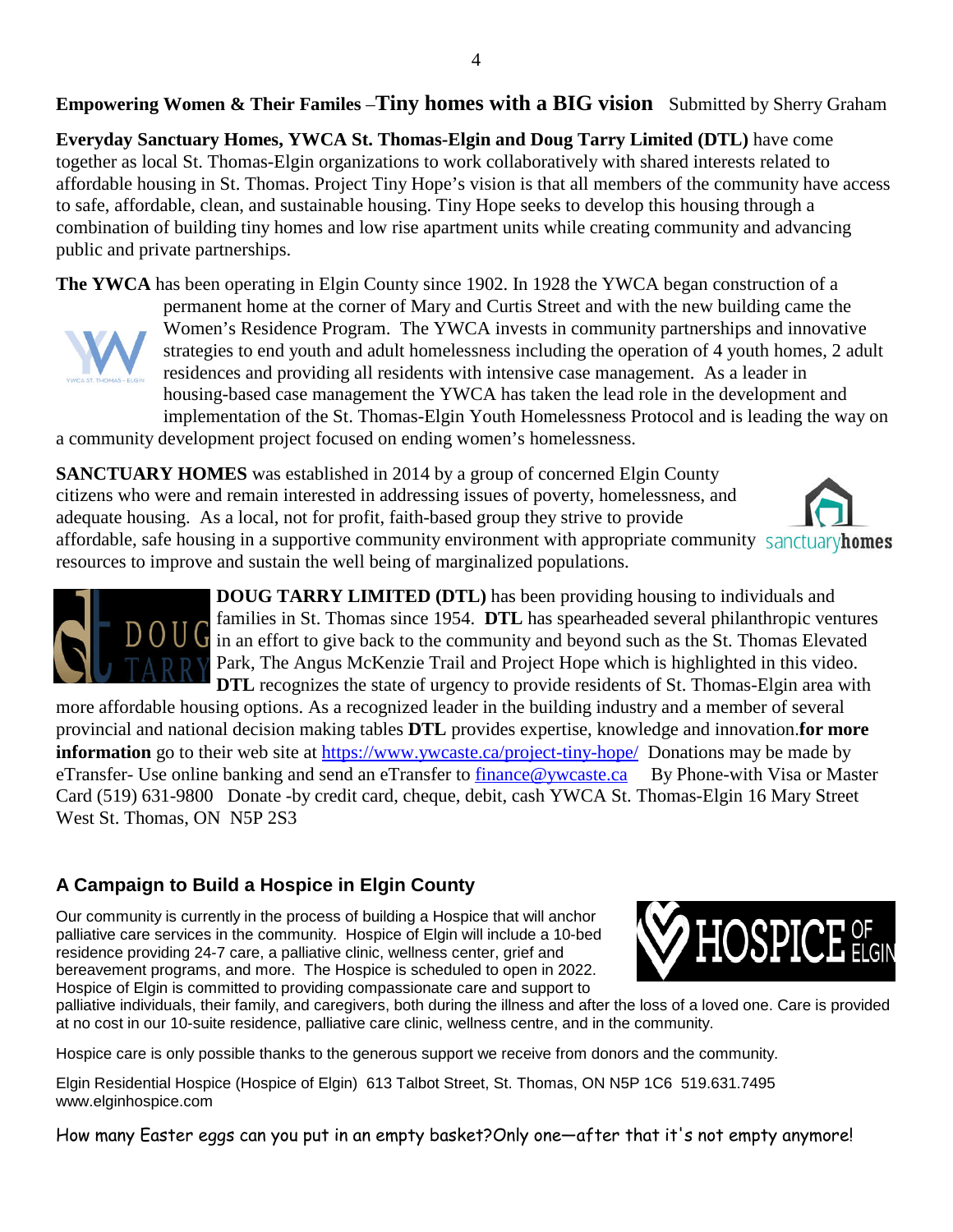Just a missive to inform the Plains Church family that Edith Norton has sold her home in St. Thomas and is moving to Orillia to be close to her son Bob Nicolle and to her three sisters and their families. Her official move date is Mid-April.

Edith has been active at Plains for the past **three** decades as a choir member, Social Committee member and Ladies Aid member, and deacon. She will be greatly missed but we are happy that she will be moving 'back home' and much nearer to her family. Pastor Margie



- $1<sup>st</sup>$  $6<sup>th</sup>$  $7<sup>th</sup>$  $7<sup>th</sup>$ Hazel Brekelmans 23<sup>rd</sup> Pat Walker  $8<sup>th</sup>$ Mark Higgs  $25<sup>th</sup>$  Jason Carnegie<br>Alexander Chen Martvn  $29<sup>th</sup>$  Jill Coull  $9<sup>th</sup>$ Alexander Chen Martyn 29<sup>th</sup> Jill Coull 10<sup>th</sup> Kathy Sawyer 29<sup>th</sup> Marilyn Pettit 11<sup>th</sup> Annie Springer 29<sup>th</sup> Sharon Wilson  $14<sup>th</sup>$  John Norton 29<sup>th</sup> Leena Sibley  $16<sup>th</sup>$  Spencer Noble  $30<sup>th</sup>$  Jonathan Higgs  $17<sup>th</sup>$  Kaitlyn McCarthy  $30<sup>th</sup>$  RaeLynn Ralf  $17<sup>th</sup>$  Jo-Anne Pettit  $31<sup>st</sup>$  Elsie Walker (86)
- Marlene Smith  $18<sup>th</sup>$  Jackson Wilcox (18) 31<sup>st</sup> Paul O'Drowsky

# **MARCH BIRTHDAYS MARCH ANNIVERSARIES**

Shirley Griffin  $18<sup>th</sup>$  Edith Norton(86)  $10<sup>th</sup>$  Jim & Marilyn Cartwright Jenny Lee Graham 21<sup>st</sup> Dave Higgs 28<sup>th</sup> Jack & Linda Cummings



Congratulations to **Erene Mifsud** who has recently been employed by Canada Life (formerly London Life Insurance) of London. She is currently reporting for duty each morning in mail distribution, with other areas beckoning to her.



You **Tube** 

My dear Plains friends: You have been so kind. The lovely flowers, gifts of food and many phone calls have helped me so much. Margaret's words on Tuesday, February 9 were thoughtful, with special music. **Thank you** Dan and Amy. Vera Martin

**Thank you** to my Plains family for the flowers which I recently received. Carolyn Plaunt

**Wendy J. Porter, PhD Associate Professor of Music and Worship, McMaster Divinity College** An invitation from Wendy Porter to join the MDC chapel at noon every Monday! Go to **You Tube** and search "**MDC chapel**" to access that week's service. If you are able, check in early at 11:45am, and say 'hello' in the chat section to let us know you're there.The video stays available, so if you miss the 12:00pm Monday time, please watch it later. *Submitted by Malcolm Rust*

One Easter, a father was teaching his son to drive when out of nowhere a rabbit jumped on the road. Slamming on the breaks, the son said, "I nearly ruined Easter! I almost ran over the Easter Bunny." His father replied, "It's okay son—you missed it by a hare."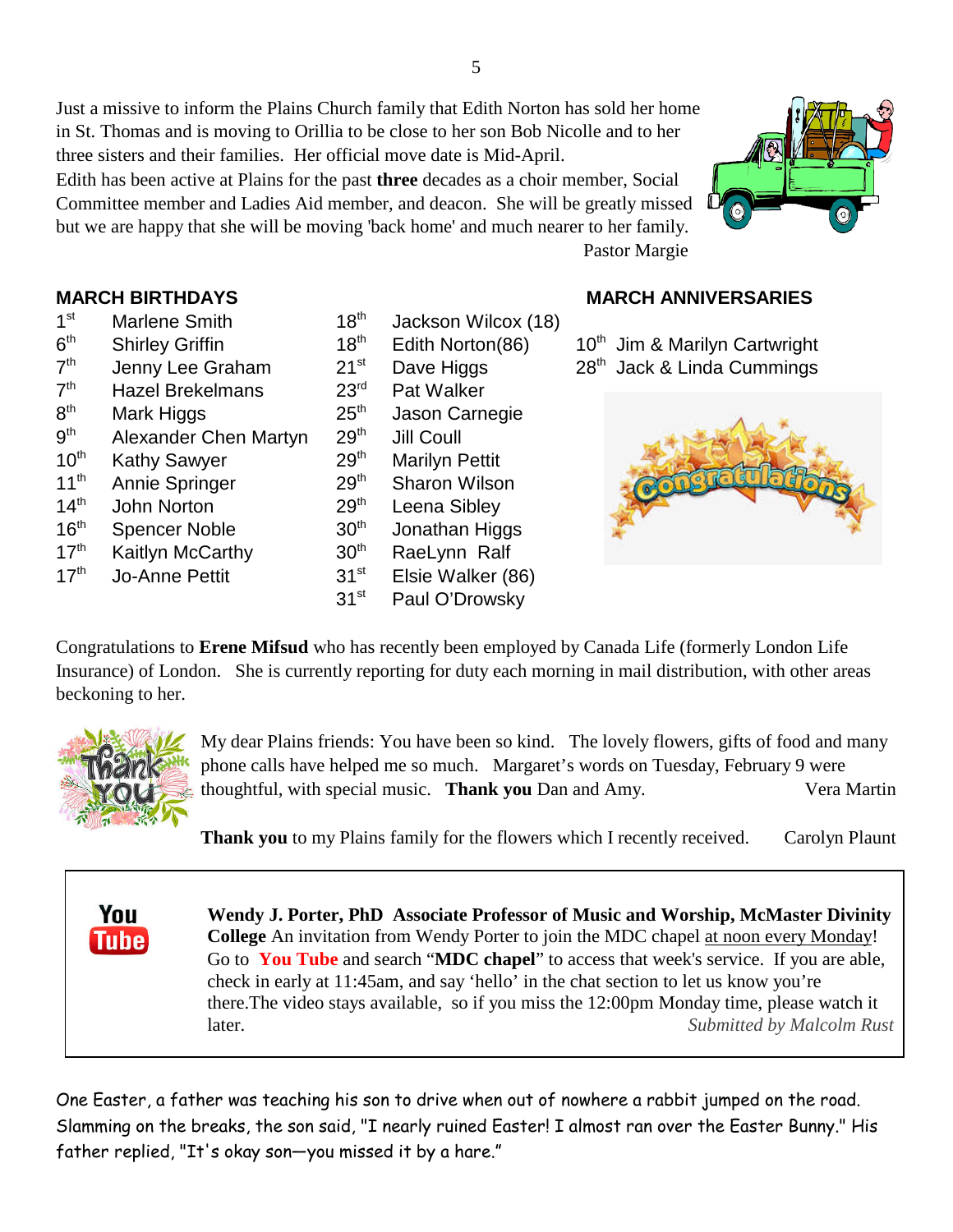#### **FIRST YARMOUTH (PLAINS) BAPTIST CHURCH Financial Statement as of February 28, 2021**

|                               | <b>General Fund</b> | <b>Missions</b> | <b>Communion Fund Sunday School</b> |      | <b>Totals</b> |
|-------------------------------|---------------------|-----------------|-------------------------------------|------|---------------|
| <b>Income</b>                 | 16,515.04           | 337.34          | 799.00                              | 0.00 | 17,651.38     |
| <b>Expenses</b>               | 12,933.65           | 337.34          | 107.07                              | 0.00 | 13,378.06     |
| <b>Net Gain(Loss)</b>         | 3,581.39            | 0.00            | 691.93                              | 0.00 | 4,273.32      |
| <b>Balance end of 2020</b>    | 52,078.97           | <u>0</u>        | $(-69.27)$                          | 0.00 | 52,009.70     |
| <b>Balance as at 02/28/21</b> | 55,660.36           | 0.00            | 622.66                              | 0.00 | 56,283.02     |

**1. The General Fund shows a net gain as at the 28th of February, 2021 of \$3,581.39. The net gain is partly due to the HST Rebate received in January, 2021 of \$4,135.28 from the renovation project in 2020. We are awaiting invoices for snow plowing and salting for November, December, 2020 and January and February, 2021.**

- **2. Missions income as at the 28th of February, 2021 totalled \$337.34. That amount has been forwarded to CBOQ and CBM. This amount is made up as follows: CBOQ - General Budget - \$220.00; CBM General Budget - \$82.34; and Sharing Way - \$35.00.**
- **3. The Communion fund had a net gain as of February 28th, 2021 of \$691.93. The 2020 deficit in the Commuion of (-69.27) was deducted from that balance giving us a total in the Commuion Fund of \$622.66.**
- **4. There were no Sunday school donations in January or February of 2021.**
- **5. The Special Projects/Future Projects Fund has a balance of \$390.00 with no expenses to date.**

**Once again, I would like to personally thank the wonderful people of Plains who have continued to make sure their donations arrive at my home office, either by mail, drop off, PAR, or etransfer. "Great is thy faithfulness!" Thank you so very much!! Respectfully submitted, Shirley E. Dale, Treasurer**

**STAY SAFE AND STAY HEALTHY!**

**The email address to send e-transfers to, is: northridgesd@gmail.com** Mailing Address: 44694 Fruit Ridge Line, R. R. # 5, St. Thomas, ON N5P 3S9 **Thank you for your financial support**





The 2021 Rotary Music Festival was held virtually this year. The Afternoon of Competitions will be held March 6th, via zoom for the competitors and the adjudicator. This will be taped and posted on the Rotary Website. https://www.rotarystthomas.org/ *Submitted by Sherry Graham*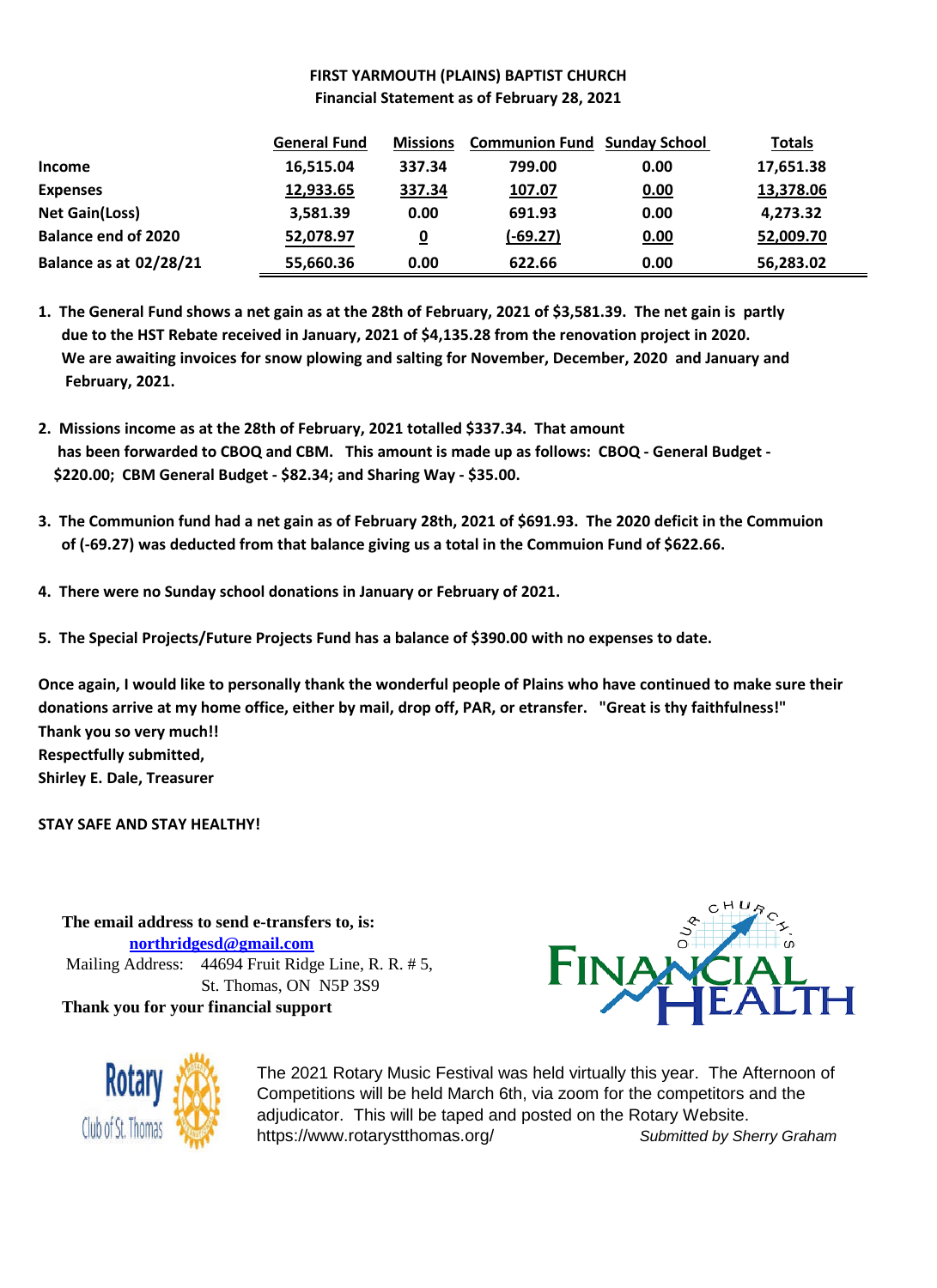#### **Pastor's Page**

International Women's Day is celebrated every year on March 8. This year's UN Theme for the day is "Women in Leadership: Achieving an equal future in a Covid-19 World." I have included some information from the UN WOMEN Website on the 'status' of Women in 2021:

*Women's full and effective participation and leadership in of all areas of life drives progress for everyone. Yet, women are still underrepresented in public life and decision-making, as revealed in the UN Secretary-General's recent report. Women are Heads of State or Government in 22 countries, and only 24.9 per cent of national parliamentarians are women. At the current rate of progress, gender equality among Heads of Government will take another 130 years.*

*Women are also at the forefront of the battle against COVID-19, as front-line and health sector workers, as scientists, doctors and caregivers, yet they get paid 11 per cent less globally than their male counterparts. An analysis of COVID-19 task teams from 87 countries found only 3.5 per cent of them had gender parity.*

*When women lead, we see positive results. Some of the most efficient and exemplary responses to the COVID-19 pandemic were led by women. And women, especially young women, are at the forefront of diverse and inclusive movements online and on the streets for social justice, climate change and equality in all parts of the world. Yet, women under 30 are less than 1 per cent of parliamentarians worldwide.*

Although I don't have the statistical evidence, I would also say that female leadership in the Church of Jesus Christ in terms of Ordained ministry continues to lag behind that of men, although there are many women who fulfill countless roles; both up-front and behind the scenes, in the Church of Jesus Christ! Biblical interpretation of the roles of women in the leadership of the church continues to divide congregations and denominations, including ours. At present, the LGBTQ+ ministry debate in some churches within our denomination, has somewhat eclipsed the "Women in Ministry" issue.

However, it was just a couple of years ago that I attended a day-long Conference sponsored by Baptist Women, a partner organization in CBOQ. I was heartened to see a room filled with women, of all ages who were there because they held a position of ministry leadership in their respective churches. However, I was disheartened by the conversations that were shared by some about how they and their leadership role were downplayed or resisted by other clergy or church members. I had been hoping that I would hear far different stories rather than repeats of those I'd heard in the mid-1990's and early 2000's.

One story from this conference that stood out for me was the testimony of a middle-aged, ordained woman, who was not serving in a Pastoral role but remained an active member of her Home church. She told us that the Pastor of that congregation was planning to soon hold an 8 week Bible Study on 'Why women should not be ministers.' When asked why she remained in that church, the Reverend Doctor Woman replied that she stayed to support the 'Associate Director for Youth'; a young adult woman hired by the church to oversee 'Youth and Children's Ministry. This Youth Ministry Director was also at this conference with her. She told us that their church refuses to call her 'Associate Pastor' or "Youth Pastor", because she is female. Hence, she is referred to as 'Director.' Sadly, we don't have to travel far to discover churches